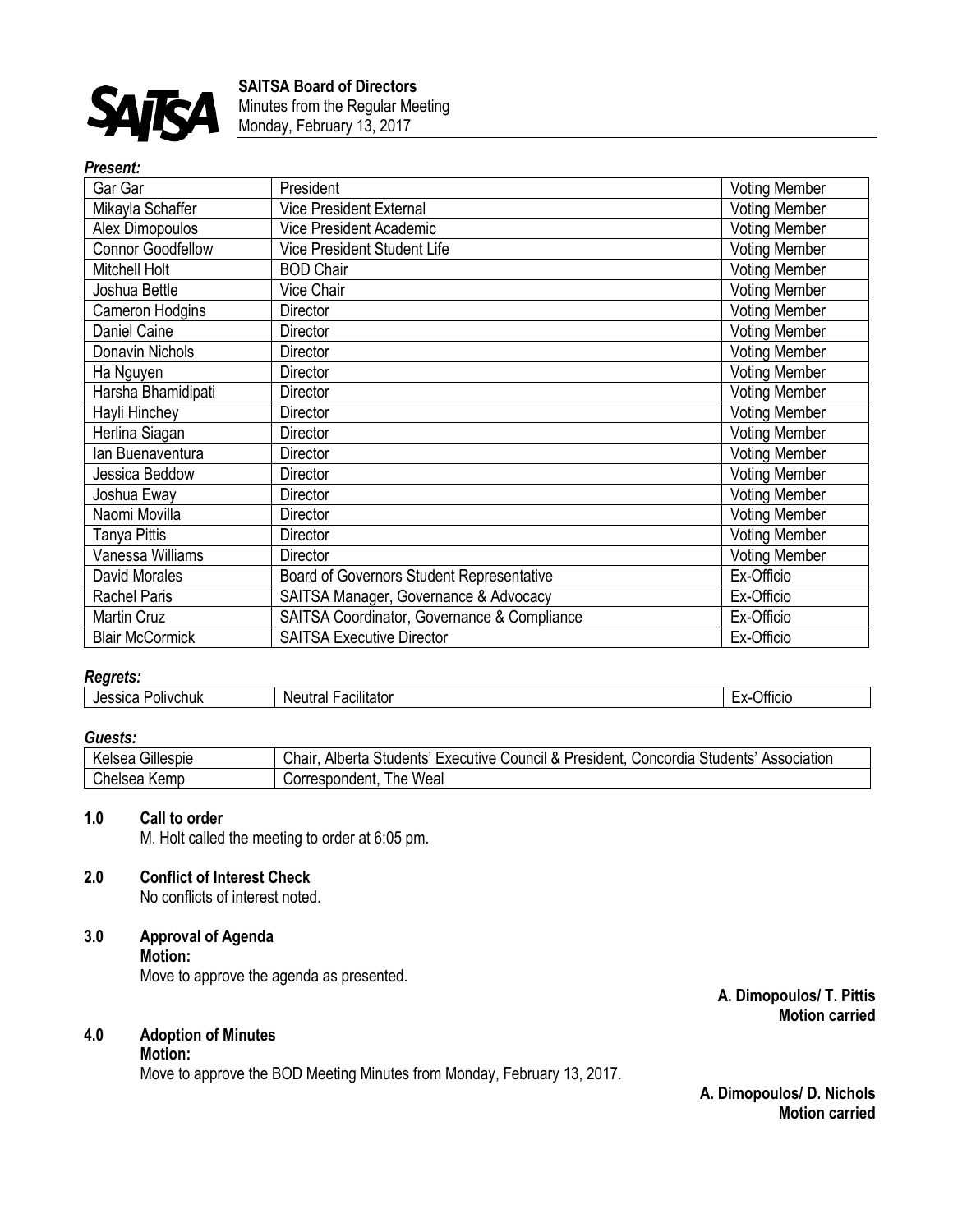# **5.0 Alberta Students' Executive Council Presentation (M. Schaffer, VP External)**

M. Schaffer, VP External provided the Board an overview of Alberta Students' Executive Council (ASEC), the provincial lobby group that represents the interest of students in Polytechnics and Colleges to government officials. She outlined the organizational structure, past advocacy wins, and current and ongoing challenges the organization is facing. M. Schaffer provided the Board an overview of the costs associated with being a member of ASEC. M. Schaffer invited K. Gillespie, Chair of ASEC and Concordia Students' Association President, to respond to questions that were provided to her in advance of the meeting, questions pertained to ASEC's strategic planning and governance.

## **6.0 Individual Reports**

Verbal report was provided by G. Gar, M. Schaffer, A. Dimopoulos, C. Goodfellow, & D. Morales. A report was submitted by members of the Executive Committee and circulated prior to the meeting.

## **7.0 Committee Reports**

G. Gar presented a report on behalf of the Finance Committee.

R. Paris presented a report on behalf of the Governance Committee.

D Nichols and D. Caine presented a report on behalf of the Campus Life Committee. A report has been submitted and circulated prior to the meeting.

B. McCormick presented a report on behalf of the Student Space Advisory Committee. A report has been submitted and circulated prior to the meeting.

#### **Motion:**

Move to add 7.5 Environmental Sustainability Ad-Hoc Committee to present a report.

**A. Dimopoulos/ C. Goodfellow Motion carried**

Item 7.5 was added to allow the Environmental Sustainability Committee to present their report. J. Bettle reported on behalf on the Environmental Sustainability Ad-Hoc Committee. A report had been submitted and circulated prior to the meeting.

# **Motion:**

Move to re-open the agenda to include an item for V. Williams resignation.

#### **Motion:**

Move to have a 5 minute recess

**C. Goodfellow/ D. Nichols Motion carried**

**V. Williams No seconder**

M. Holt called the meeting back to order 7:20pm

The BOD agreed to discuss V. Williams resignation at this time.

#### **Motion:**

Move for V. Williams resignation from the Board.

## **Motion:**

Move the meeting in-camera.

**V. Williams/ C. Goodfellow**

**C. Goodfellow/ J. Beddow Motion carried**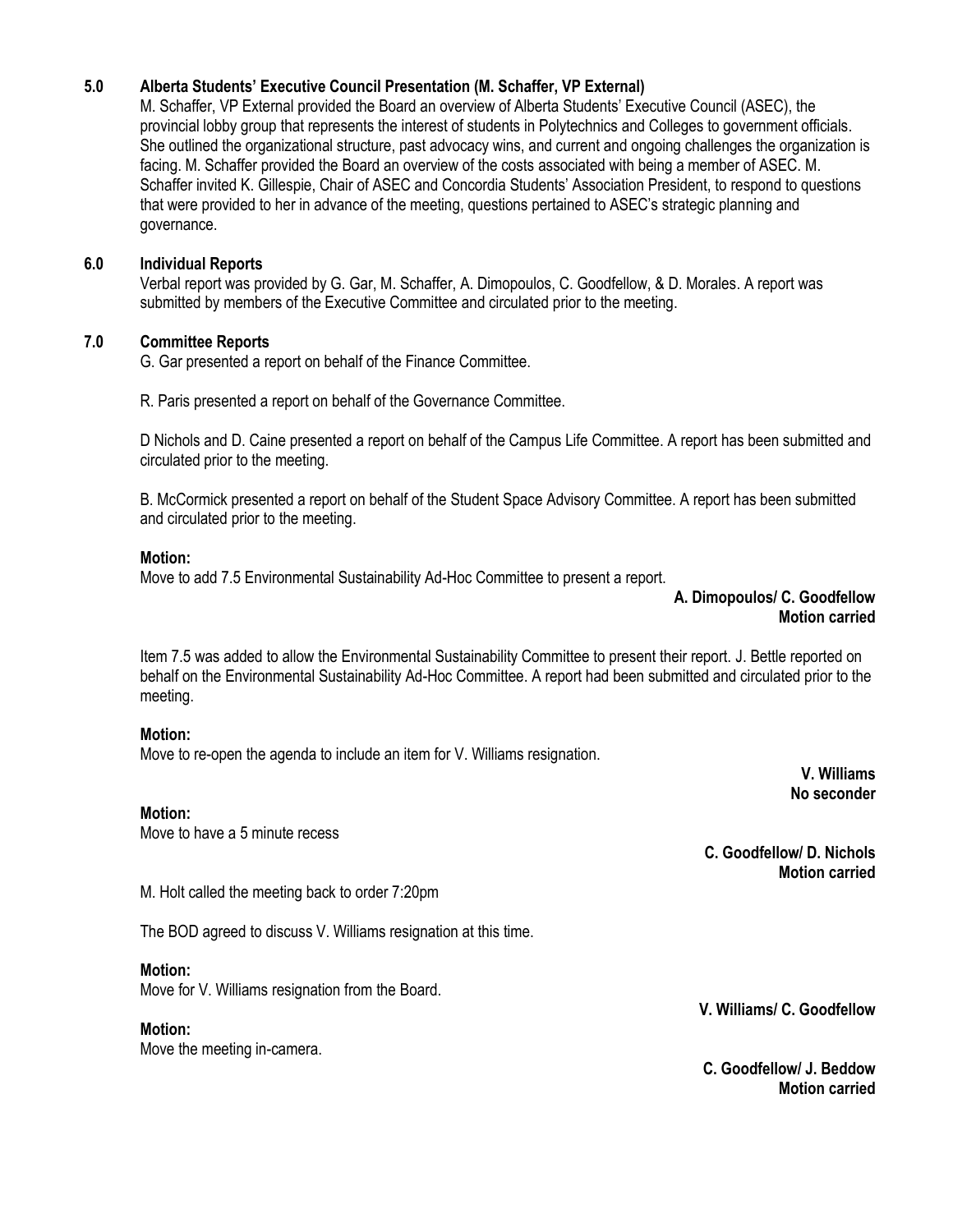**Motion:**

Move the meeting out-of-camera.

# **D. Nichols/ I. Buenaventura Motion carried**

# **Vote on main motion:**

**Motion carried**

The Board thanked V. Williams for her service as a Director of SAITSA. V. Williams then left the meeting.

## **8.0 Action Items**

# **8.1 Change procedures for Programming Fund**

R. Paris noted that the changes to the Programming Fund procedures is currently on-going and will be forwarded to the Governance Committee for approval.

# **8.2 Correct bylaws 7.7.1 and 10.2**

Correction to bylaws 7.7.1 and 10.2 are on-going and will be presented to at the next Regular Meeting of the Board.

## **8.3 Sustainability Vision**

The Environmental Sustainability Ad-Hoc Committee will present at the next meeting.

## **8.4 Email SAITSA Events list to Board Members**

R. Paris noted that this tasked has been completed.

# **9.0 Business Items**

# **9.1 Approval – SAITSA Fiscal Year**

B. McCormick provided the Board information regarding a proposed change to SAITSA's Fiscal Year. SAITSA would like to align with SAIT's Fiscal Year, which is July  $1<sup>st</sup> -$  June 30<sup>th</sup>, for ease of accounting process and budget planning.

## **Motion:**

Move to change SAITSA's fiscal year end to June 30<sup>th</sup>.

# **D. Nichols/ J. Beddow Motion carried**

# **9.2 SAITSA Strategic Plan**

R. Paris noted that the Governance Committee is recommending that SAITSA's current strategic plan be extended by two years. The Governance Committee believes the current strategic plan is still relevant, there is great momentum on goals, and the objectives laid out in the plan have not yet been fully achieved.

#### **Motion:**

Move to extend the current Strategic Plan by two years.

**T. Pittis /D. Nichols Motion carried**

# **9.3 Committee Member Ratification**

#### **Motion:**

Move to ratify Alysson Torres – Gillett as a member of the Student Space Advisory Committee and for C. Hodgins, Karine Potvin, and Ha Nguyen as new members of the Environmental Sustainability Ad-Hoc **Committee.** 

> **J. Bettle/ C. Goodfellow Motion carried**

# **9.4 Approval – Board of Governors SAL Selection Committee**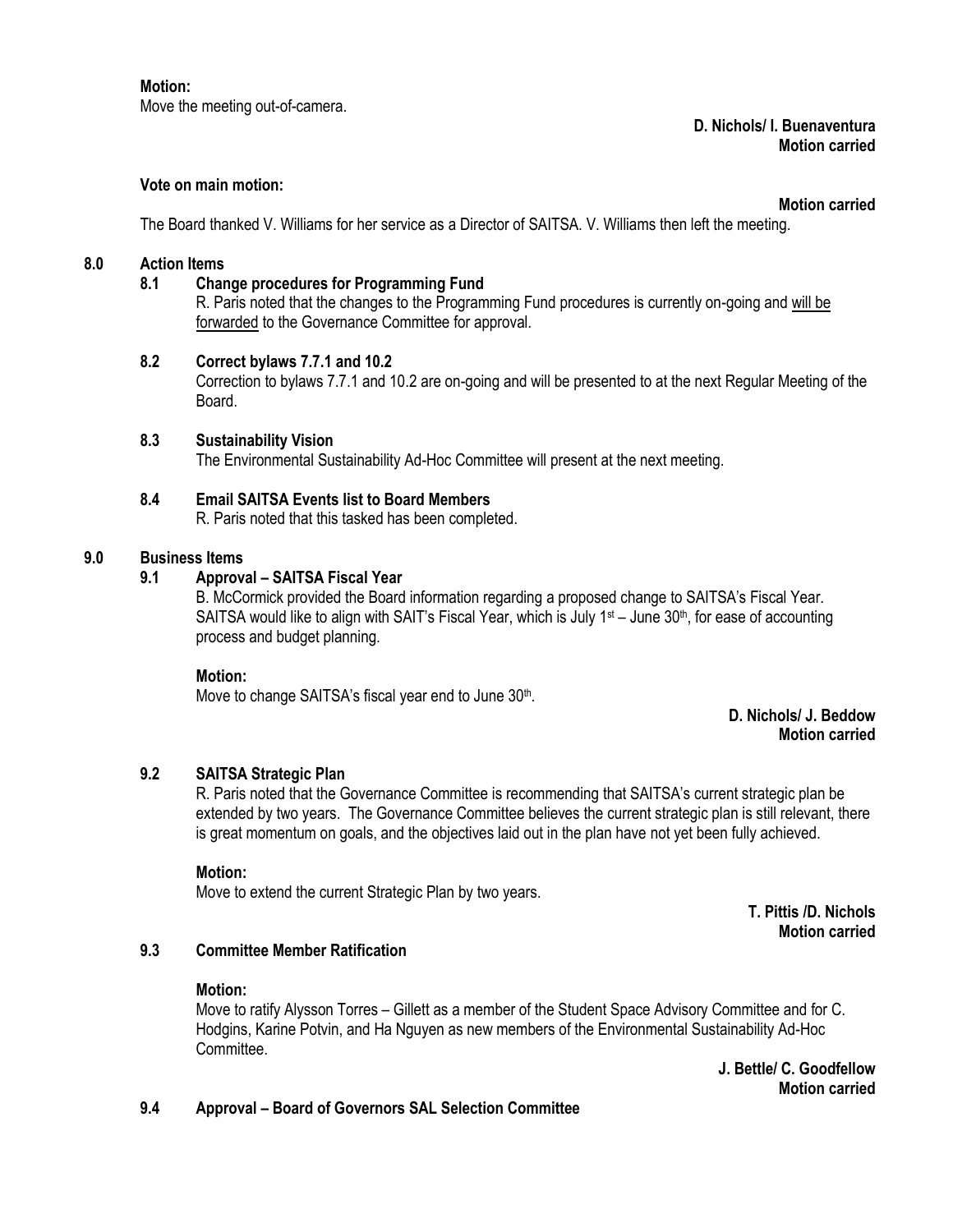**Motion:**

Move to strike a Board of Governors Student-at-Large Selection Committee.

**A. Dimopoulos/ D. Nichols Motion carried**

# **9.5 ASEC Membership Approval**

## **Motion:**

Move for SAITSA to change its ASEC membership status from permanent to probationary.

**M. Schaffer/ N. Movilla Motion carried**

# **10.0 Information/Discussion**

# **10.1 Elections**

R. Paris noted that Wednesday, February 15<sup>th</sup> is the opening of nominations for the Executive Council 2017 Elections. R. Paris also noted that there are several important dates to be noted and she will follow up with an email.

## **10.2 SAITSA Events**

An email will be sent out to Board members with the list of upcoming SAITSA Events.

**Motion:** Move for a 7-minute break at 8:09pm

M. Holt called the meeting back to order at 8:15pm.

#### **10.3 In – Camera Session**

**Motion:**

Move the meeting in-camera.

G. Gar, C. Goodfellow, & noted guests were asked to leave the room.

## **Motion:**

Move the meeting out-of-camera

M. Holt called the meeting back to order at 10:27pm.

#### **Motion:**

Move for a 5-minute break.

G. Gar & C. Goodfellow re-joined the meeting after the break.

**Motion:** Move the meeting in-camera

**Motion:** Move the meeting out-of-camera

# **11.0 Questions/Adjournment**

No questions noted.

**J. Bettle/ C. Hodgins Motion carried**

**C. Goodfellow/ J. Beddow/**

**Motion carried**

**D. Nichols/ T. Pittis Motion carried**

**A. Dimopoulos/ J. Beddow Motion carried**

> **J. Bettle/ H. Nguyen Motion carried**

**D. Nichols/ I. Buenaventura Motion carried**